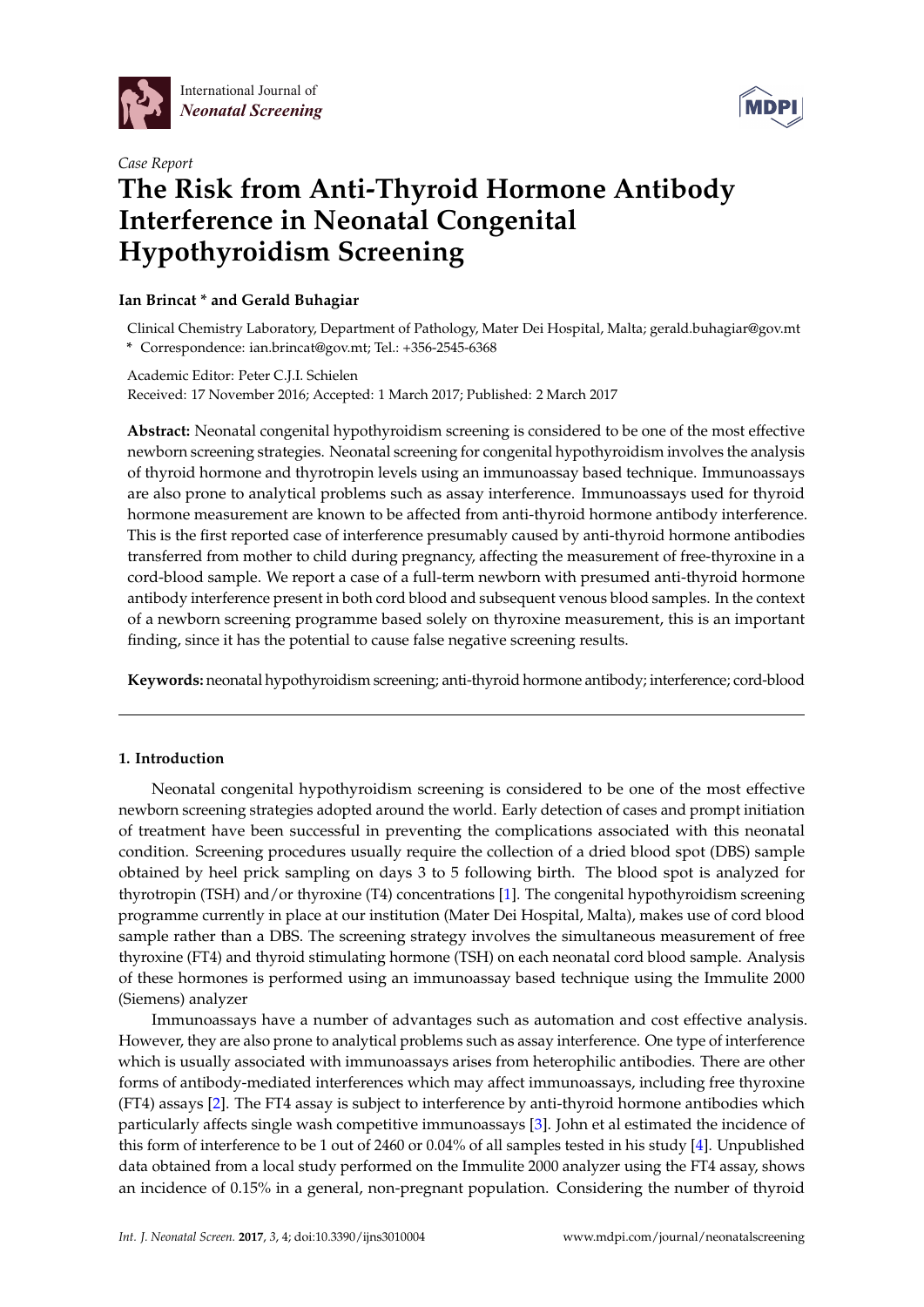function tests performed daily, this translates into a significant number of samples exhibiting this form of interference. Whilst this may seem like a small amount, there is no actual data to describe the incidence of this situation. Moreover, it is within the remit of any screening programme to pick up 100% of cases, if possible.

### **2. Case Report**

We report a case of a full-term female newborn with anti-thyroid hormone antibody interference present in both cord blood and subsequent venous blood samples. She was born with no obstetric complications to a healthy 34-year-old mother with no past medical history of note. The initial cord blood sample was submitted for routine neonatal congenital hypothyroidism screening testing. Results (Table [1\)](#page-2-0) showed a TSH of 20.2 mIU/L (cut off for cord blood  $>12.8$  mIU/L) and FT4 of 31.1 pmol/L (cut off for cord blood <10.8 pmol/L). Repeat analysis gave similar values, indicating the possibility of some form of assay interference affecting the analysis on the cord blood sample. A fresh venous sample was requested for further analysis and this was collected 5 days later. Results were as follows; TSH 2.52 mIU/L (reference range 0.3–3.0 mIU/L) and FT4 46.7 pmol/L (reference range 11–18 pmol/L).

The abnormal pattern of results, particularly the raised FT4, prompted the reflex testing using polyethylene glycol (PEG) treatment for the FT4 assay. This method is routinely used at our clinical chemistry lab to investigate discordant FT4 results in adults. The samples were divided in two aliquots with one of the aliquots subjected to PEG precipitation by adding equal volumes of 25% PEG. Treated samples were then vortexed, followed by centrifugation for 15 min at 3000 g [\[5\]](#page-3-4). The FT4 level was then measured from the supernatant of the PEG-treated sample. Positive interference was assessed on the basis of the residual difference obtained between the treated and untreated samples. A residual difference >2.38 was used as the cutoff at which positive interference is confirmed. This cutoff represents three standard deviation residual limits calculated from the regression equation obtained after plotting the FT4 values of untreated (*x*-value) against PEG-treated (*y*-value) euthyroid samples. Replacing *x* in the regression equation with the untreated FT4 value and subtracting this from the PEG-treated FT4 value gives the residual difference for the patient sample. The PEG-treated FT4 values obtained on both samples were 15.3 pmol/L and 27.7 pmol/L for cord blood and venous blood respectively. Both values produced a residual difference which is greater than the cutoff of 2.38. An aliquot from the venous sample collected on day 5 was also tested for FT4 using a different analytical platform, obtaining a result of 31.5 pmol/L which is comparable to that obtained from the PEG-treated sample. The second analytical platform chosen was Roche COBAS as it is a two-step assay and therefore less likely to be subject to interference from anti-T4 antibodies. The reason why two-step assays are less prone to this type of interference is because any interfering antibodies are washed off after the first wash step, thereby preventing interaction between the interfering antibodies and labeled-T4 analogue. A second venous sample was collected 11 days after the original cord blood specimen. Values obtained from this third sample were as follows; TSH 2.05 mIU/L and FT4 21.4 pmol/L (untreated sample), FT4 14.5 pmol/L (PEG-treated sample). It is also evident that the effect of this interference on the FT4 measurement decreased with each sample collected and this is represented from the gradual drop in the absolute percentage difference between treated and untreated samples (Table [2\)](#page-2-1). This is to be expected, as the presumed maternal interfering antibodies are being cleared from the neonate's circulation. The progressive drop in the PEG-treated FT4 assay results in the neonate serves to exclude causes such as thyroid binding globulin, albumin or transthyretin for the abnormal results. These alternative sources of interference are also excluded since PEG treatment does not reduce the possible effect that these interferents can have on the FT4 measurement.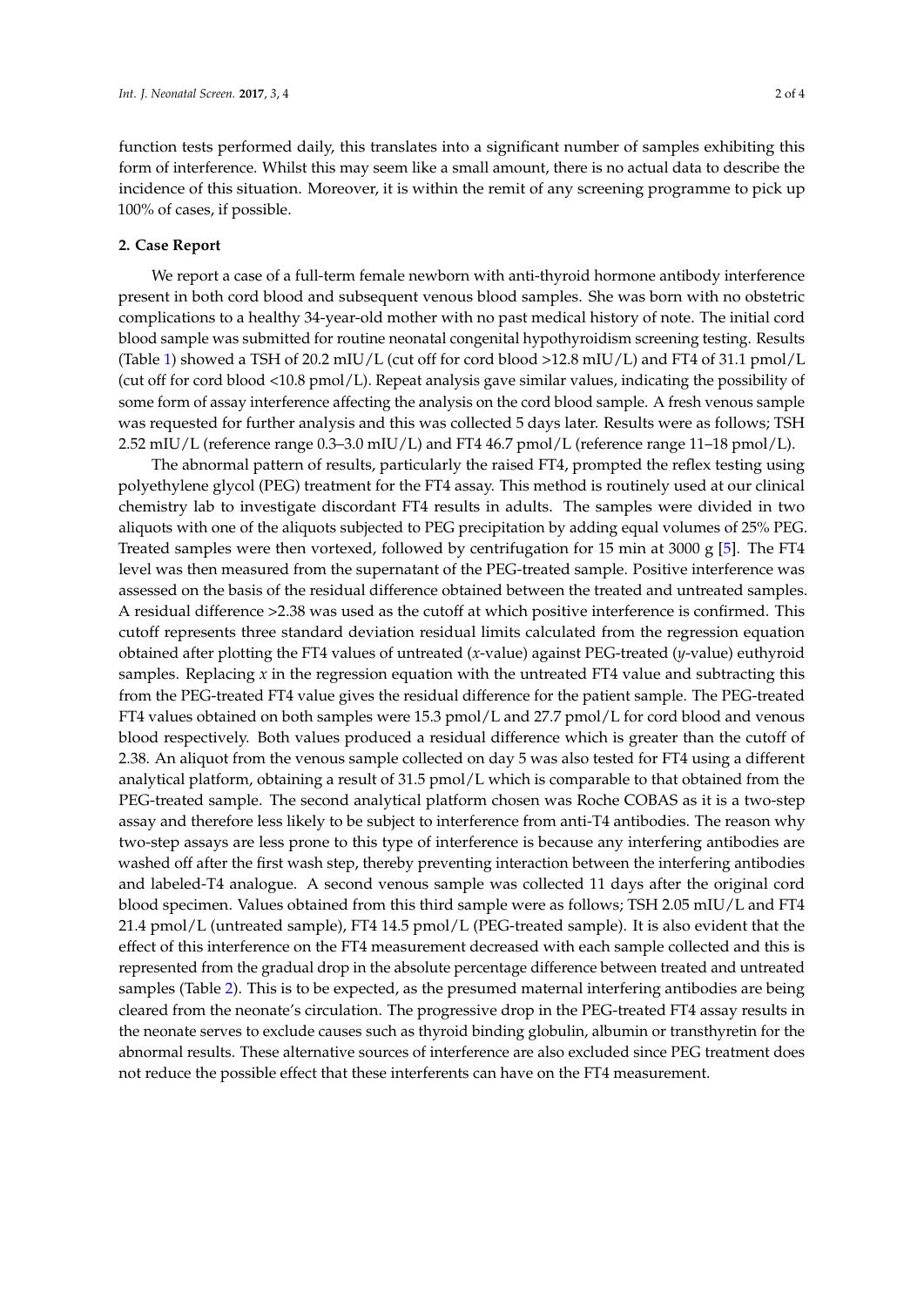|                      | $*$ FT4 $(x)$ pmol/L | * FT4 + 25% PEG $(y)$<br>pmol/L | Residual Difference pmol/L<br>$((1.0028x + 0.4638) - y)$ |
|----------------------|----------------------|---------------------------------|----------------------------------------------------------|
| Cord Blood           | 31.1                 | 15.3                            | 16.35                                                    |
| <b>Venous Day 5</b>  | 46.7                 | 27.7                            | 19.59                                                    |
| <b>Venous Day 11</b> | 214                  | 14.5                            | 7.42                                                     |

<span id="page-2-0"></span>**Table 1.** Data showing residual difference between FT4 values pre and post 25% PEG treatment.

Method: \* Immulite 2000, Note: Positive interference suspected if residual difference is >2.38.

<span id="page-2-1"></span>**Table 2.** Data showing absolute % difference between FT4 values pre and post 25% PEG treatment.

|               | $*$ FT4 pmol/L | * $FT4 + 25\%$ PEG<br>pmol/L | Absolute % Difference<br>$(FT4 - FT4 + 25\% PEG)/100$ |
|---------------|----------------|------------------------------|-------------------------------------------------------|
| Cord Blood    | 31.1           | 15.3                         | 16.35                                                 |
| Venous Day 5  | 46.7           | 27.7                         | 19.59                                                 |
| Venous Day 11 | 21.4           | 14.5                         | 7.42                                                  |

Method: \* Immulite 2000.

## **3. Discussion**

This data shows that all three samples collected from the newborn were affected by anti-thyroid hormone interference which was demonstrable with 25% PEG treatment. This form of interference has been previously described in adult patients but is unexpected in newborns due to an immature immune system which is not developed enough to be able to mount an antibody response and thus produce these anti-thyroid hormone antibodies. This suggests that the presence of anti-thyroid hormone antibodies in the neonate is due to the transplacental transfer from mother to fetus. The baby was not being breast fed thus excluding the possibility of transfer of these same antibodies by means of breast milk. This is further supported by the drop in percentage difference seen in Table [2](#page-2-1) reflecting the clearance of these interfering antibodies from the neonate's circulation. In our case, it is interesting to note that the mother's past laboratory results showed that a venous blood sample was submitted at week 6 of gestation during a routine antenatal review taken for TSH and FT4 levels. This also tested positive for PEG-precitable interferents on the FT4 assay, presumed to be anti-thyroid hormone antibodies. The FT4 result on the untreated maternal sample was 29 pmol/L (reference range 11–18 pmol/L) and after PEG treatment 13.3 pmol/L, whilst the TSH result was 1.65 mIU/L (reference range 0.3–3 mIU/L). It was not possible, either in the mother's serum or in the neonatal samples, to conclusively show that the actual interferent is anti-thyroid hormone antibody. However, it is known that PEG precipitation is able to identify cases of immunoglobulin mediated interference. Whilst this is regrettable, it should not distract from the basic message that interferents can exist in maternal sera that cross in utero to the neonate and subsequently can contribute to erroneous measurements in the FT4 assay. This has already been described in cases of macro-TSH complexes detected in both maternal and neonatal sera. This shows that it is possible for interfering antibodies to be passed from mother to child resulting in interference affecting hormone measurement from the newborn's blood [\[5–](#page-3-4)[8\]](#page-3-5).

#### **4. Conclusions**

To our knowledge, this is the first case report which describes positive FT4 interference caused by maternally transferred anti-thyroid hormone antibodies to a baby during pregnancy. This finding has several important implications on the outcome of newborn congenital hypothyroidism (CHT) screening programmes not least the potential risk of generating erroneous false negative screening test results.

While most screening programmes make use of a DBS specimen and not cord blood as their primary sample type, it cannot be excluded that such assay interference may also be present with DBS samples since in this report we were able to demonstrate that this particular interference was detectable